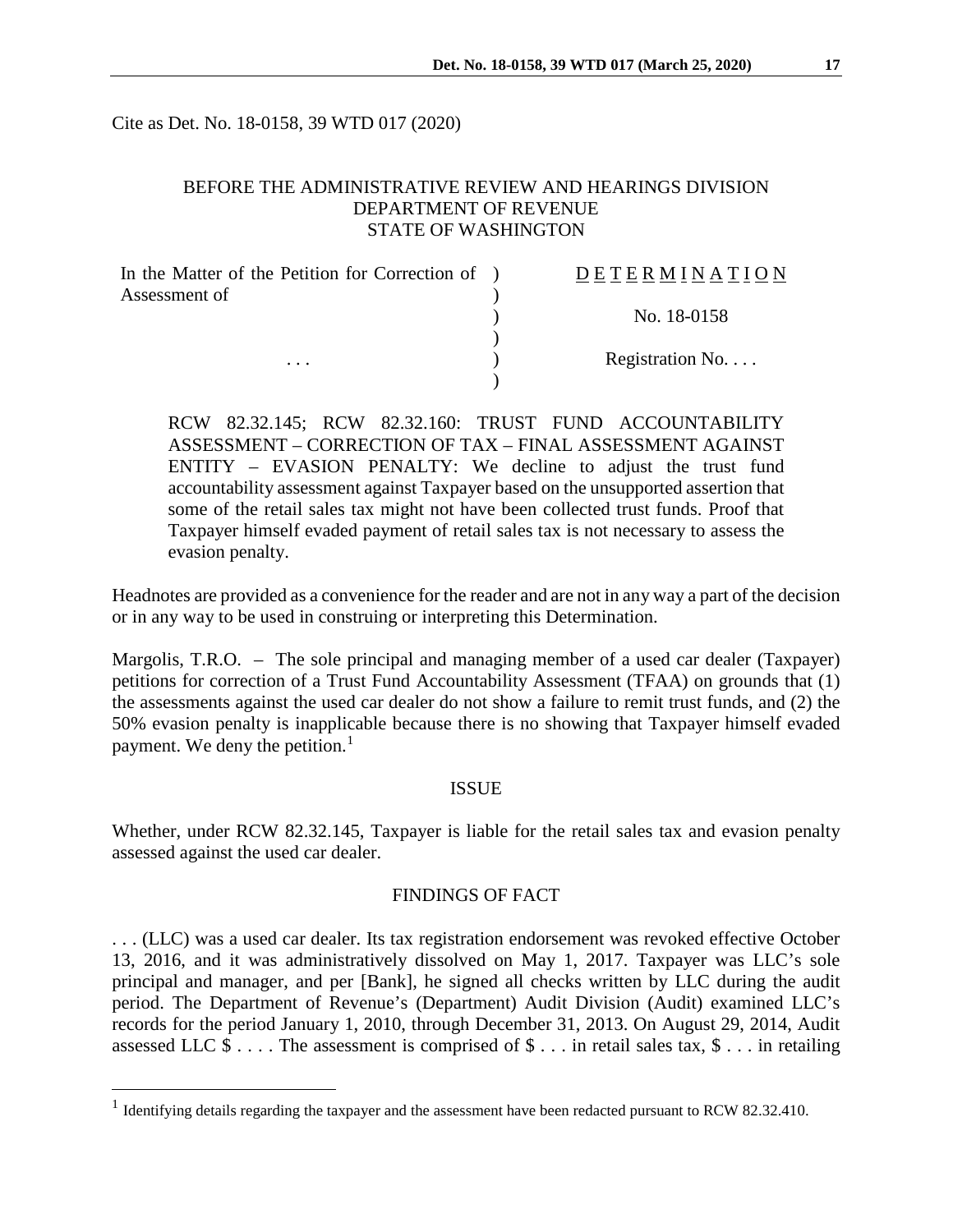business and occupation (B&O) tax, a credit of  $(\$ \dots)$  in wholesaling B&O tax,  $\$ \dots$  in motor vehicle tax, \$ . . . in 50% evasion penalty, \$ . . . in interest, and \$ . . . in 5% assessment penalty. Audit assessed the evasion penalty because [it found that:] (1) LLC manufactured records to support wholesale sales, and (2) LLC substantially underreported its income. LLC petitioned for review of the assessment on grounds that the Department erred in assessing the evasion penalty on the total tax deficiency. [2](#page-1-0)

On October 28, 2015, [the Department's Administrative Review and Hearings Division (ARHD)] denied the petition, noting that the taxpayer underreported sales by 44% and, per WAC 458-20- 228, "[t]he willful failure of a seller to remit retail sales taxes collected from customers to the department" generally establishes an intent to evade taxes. . . . LLC withdrew its petition for reconsideration, and on May 4, 2016, ARHD dismissed the petition and the assessment became final. On July 6, 2016, the unpaid assessment was assumed into Warrant No. . . . . In addition to this liability, LLC failed to pay amounts it reported on its monthly excise tax returns for June 2016, which were assessed on August 10, 2016, and assumed into Warrant No. . . . on September 1, 2016. Compliance issued an estimated assessment for July, September and October 2016 (Taxpayer did not file returns for these periods) on November 15, 2016; and on January 3, 2017, it was assumed into Warrant No. . . . .

On February 15, 2017, the Department's Compliance Division (Compliance) issued a TFAA against Taxpayer for \$ . . . . The assessment is comprised of retail sales tax, and interest and penalties on that tax, which was assessed against LLC and assumed into the aforementioned warrants. It is comprised of  $\$\ldots$  in retail sales tax,  $\$\ldots$  in audit interest,  $\$\ldots$  in extension interest,  $\$ \dots$  in delinquent return penalties,  $\$ \dots$  in 50% evasion penalty, and  $\$ \dots$  in 5% assessment penalty.

Taxpayer petitions for correction of the TFAA on grounds that Audit did not establish that the retail sales tax at issue was collected and not remitted trust funds. [However, in affirming the assessment of the evasion penalty, the determination issued to the LLC determined that the taxpayer had collected and not remitted sales taxes.] . . .

# ANALYSIS

In general, a company that sells used cars to consumers is required to collect retail sales tax, and that tax is deemed held in trust until paid to the department. RCW 82.04.050(1)(a); RCW 82.08.050. LLC was in the business of selling used cars to consumers, but it failed to pay retail sales tax to the Department. RCW 82.32.145 authorizes the Department, under certain circumstances, to attempt to collect unpaid trust fund taxes by issuing a TFAA. RCW 82.32.145 provides in part:

(1) Whenever the department has issued a warrant under RCW 82.32.210 for the collection of unpaid trust fund taxes from a limited liability business entity and that business entity has been terminated, dissolved, or abandoned, or is insolvent, the department may pursue collection of the entity's unpaid trust fund taxes, including penalties and interest on those taxes, against any or all of the responsible individuals. . . .

<span id="page-1-0"></span><sup>&</sup>lt;sup>2</sup> During the hearing, LLC abandoned the request for relief based on Audit's use of estimates.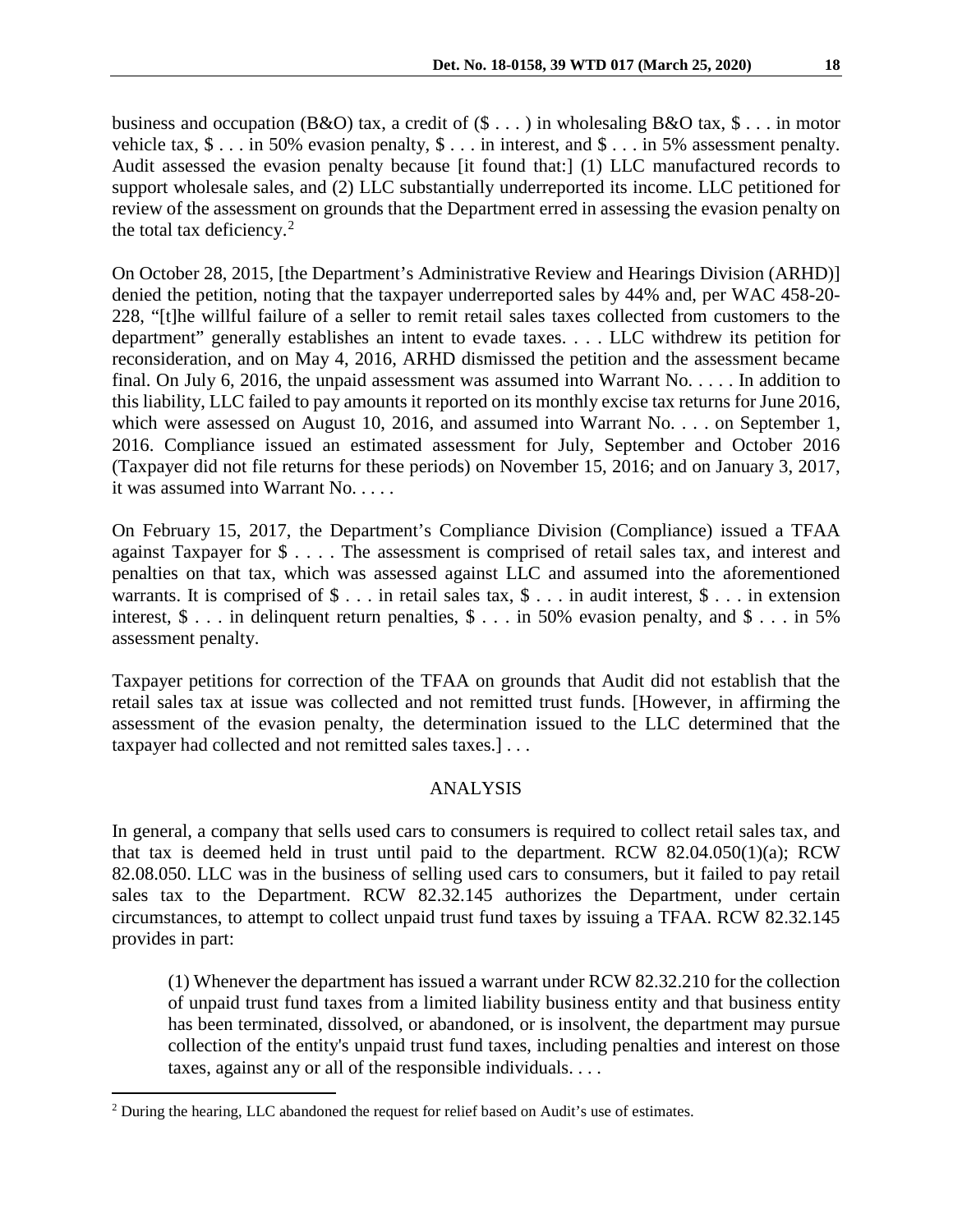(2) Personal liability under this section may be imposed for state and local trust fund taxes.

(3)(a) For a responsible individual who is the current or a former chief executive or chief financial officer, liability under this section applies regardless of fault or whether the individual was or should have been aware of the unpaid trust fund liability of the limited liability business entity.

"Trust fund taxes" is statutorily defined to mean taxes collected from purchasers and held in trust under RCW 82.08.050. RCW 82.32.145(9)(h). "Responsible individual" includes any manager of a limited liability business. RCW 82.32.145(9)(g)(i). Certain responsible individuals, such as chief executives, are strictly liable for the trust fund taxes regardless of fault. "Chief executive" for noncorporations means "the highest ranking executive manager or administrator in charge of the management of the company or organization." RCW 82.32.145(9)(a).

In this matter, it is uncontested that the Department issued a warrant for the collection of taxes from a limited liability company, that business entity has been terminated, dissolved, abandoned, or is insolvent, and that Taxpayer, as the highest ranking executive manager of LLC, is a responsible individual whose liability applies regardless of fault or whether Taxpayer should have been aware of the unpaid trust funds. Taxpayer argues that the assessment should be adjusted on grounds that the LLC audit was based on estimates and may include amounts of retail sales tax that were not trust funds, and because the Department failed to establish that Taxpayer intended to evade the payment of trust funds.

In Det. No. 03-0066R, 23 WTD 243 (2004), the Department concluded that a taxpayer who had received a TFAA could not challenge the amount of the tax assessment underlying the TFAA. The taxpayer in that case asserted that the company had not collected some or all of the taxes included in the TFAA. In concluding that the individual taxpayer could not challenge the amounts underlying the TFAA, the Department stated:

The original taxpayer, the business, had an opportunity to contest the amount of taxes assessed when DOR issued the notices of balance due. RCW 82.32.160. It did not appeal. The statutory consequence is that "[i]f no such petition is filed within the thirty-day period the assessment covered by the notice shall become final." RCW 82.32.160. Generally, once a tax assessment become[s] final, there is no jurisdiction for DOR to accept a petition for correction of the assessment. *See* Det. No. 87-39, 2 WTD 189 (1987); Det. No. 86-268, 1 WTD 245 (1986).

In this matter, LLC had an opportunity to contest the amount of taxes assessed by Audit. It contested the evasion penalty, and the petition was denied. It withdrew its petition for reconsideration, and the assessment became final. It never contested assessments for June, July, September and October 2016. In accord with 23 WTD 243, we conclude that Taxpayer cannot challenge the amount of the underlying assessments. *See also* Det. No. 08-0116, 27 WTD 228 (2008) (holding that petitions for review filed within 30 days of a TFAA being issued may concern matters only as to the issuance of the TFAA itself, such as whether one is a "responsible party" under RCW 82.32.145).